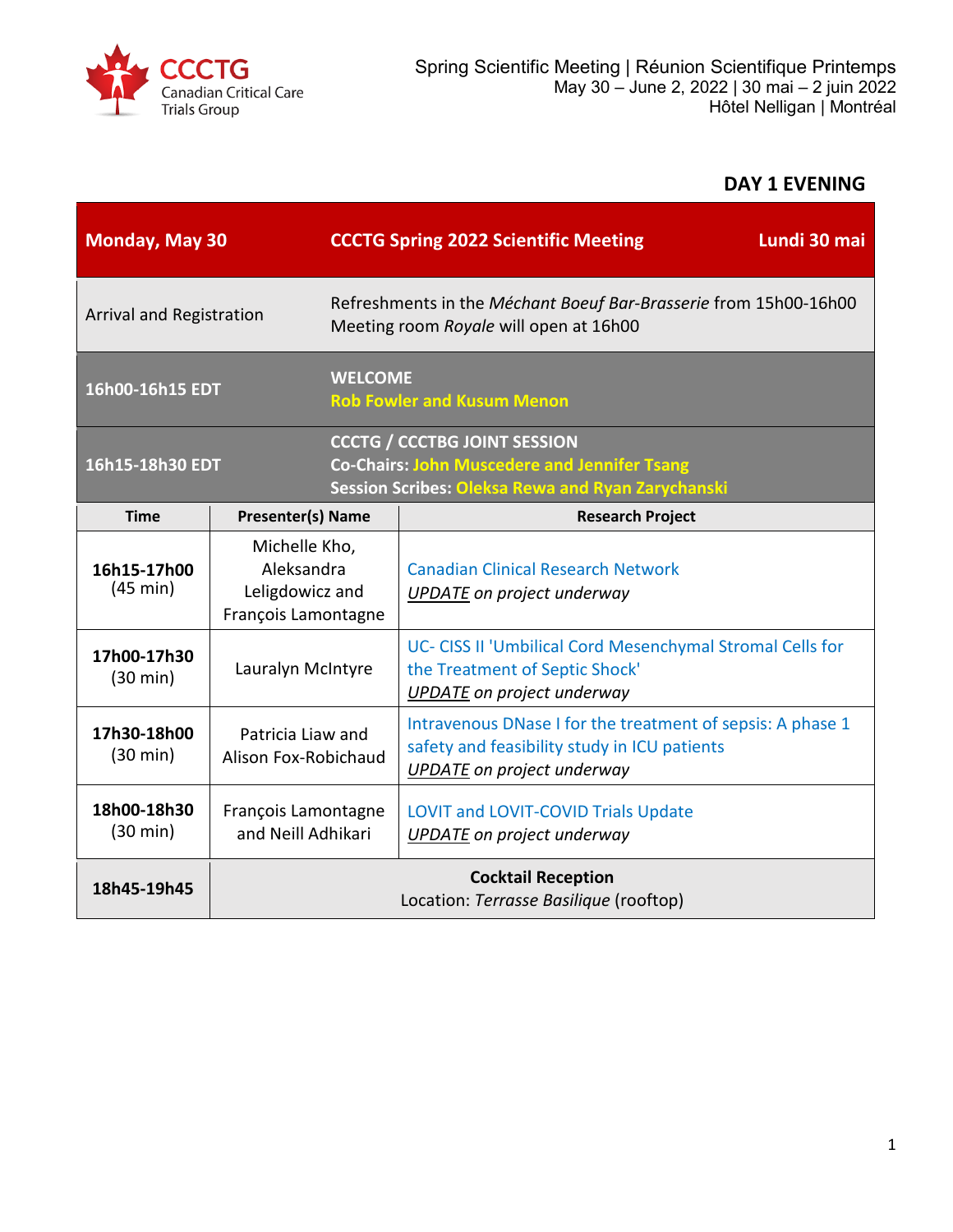

| <b>Tuesday, May 31</b>                                                                                                                                          |                                                                                                | Mardi 31 mai<br><b>CCCTG Spring 2022 Scientific Meeting</b>                                                                                       |  |
|-----------------------------------------------------------------------------------------------------------------------------------------------------------------|------------------------------------------------------------------------------------------------|---------------------------------------------------------------------------------------------------------------------------------------------------|--|
| 6h00-7h00                                                                                                                                                       | Breakfast in the Méchant Boeuf Bar-Brasserie                                                   |                                                                                                                                                   |  |
| 7h00-11h30 EDT<br><b>CCCTG SESSION</b><br><b>Co-Chairs: Maureen Meade and Nadia Roumeliotis</b><br><b>Session Scribes: Patricia Liaw and Dominique Piquette</b> |                                                                                                |                                                                                                                                                   |  |
| <b>Time</b>                                                                                                                                                     | <b>Presenter(s) Name</b>                                                                       | <b>Research Project</b>                                                                                                                           |  |
| 7h00-7h40<br>$(40 \text{ min})$                                                                                                                                 | John Marshall,<br>Srinivas Murthy,<br>Alexis Turgeon,<br>Heather O'Reilly and<br>Zahra Bhimani | REMAP-CAP: An Update, Vision for the Future, and Discussion of<br>Platform Trial Consent Infographic Project<br><b>UPDATE</b> on project underway |  |
| 7h40-8h10<br>(30 min)                                                                                                                                           | Jay Park                                                                                       | <b>Economic Evaluation of Platform Trials</b>                                                                                                     |  |
| 8h10-8h30<br>$(20 \text{ min})$                                                                                                                                 | Nicole Yada                                                                                    | Administrative Data Linkage: Putting into Practice for your Studies<br>and Trials                                                                 |  |
| 8h30-9h00<br>(30 min)                                                                                                                                           | Michaël Chassé and<br>Nicole Yada                                                              | Using Real-World Data to Improve Clinical Trials: Update of the<br><b>NoN Data Committee</b><br><b>UPDATE</b> on project underway                 |  |
| 9h00-9h30<br>(30 min)                                                                                                                                           | Dayre McNally                                                                                  | Transforming Health Information, Research, and Scholarship<br>through Technology and Teamwork<br><b>UPDATE</b> on project underway                |  |
| 9h30-10h00                                                                                                                                                      | <b>COFFEE BREAK</b>                                                                            |                                                                                                                                                   |  |
| 10h00-10h30<br>$(30 \text{ min})$                                                                                                                               | John Muscedere                                                                                 | <b>FORECAST Preliminary Results</b><br>Presentation of results                                                                                    |  |
| 10h30-11h00<br>$(30 \text{ mins})$                                                                                                                              | Jennifer Tsang                                                                                 | <b>Update on Community ICU Research Program</b>                                                                                                   |  |
| 11h00-11h30<br>$(30 \text{ mins})$                                                                                                                              | Imelda Galvin                                                                                  | Appreciation of Humanity & Empathy Among Critical Care<br><b>Physicians - A Mixed Methods Study</b><br><b>UPDATE</b> on project underway          |  |

*Board of Directors Meeting (CCCTG Board only) from 11h30-13h in Poésie, 2nd floor*

|             | <b>Research Career Development Day Presentations</b> |
|-------------|------------------------------------------------------|
| 11h30-13h45 | All are welcome. Lunch will be served at 12h30       |
|             | Location: Royale                                     |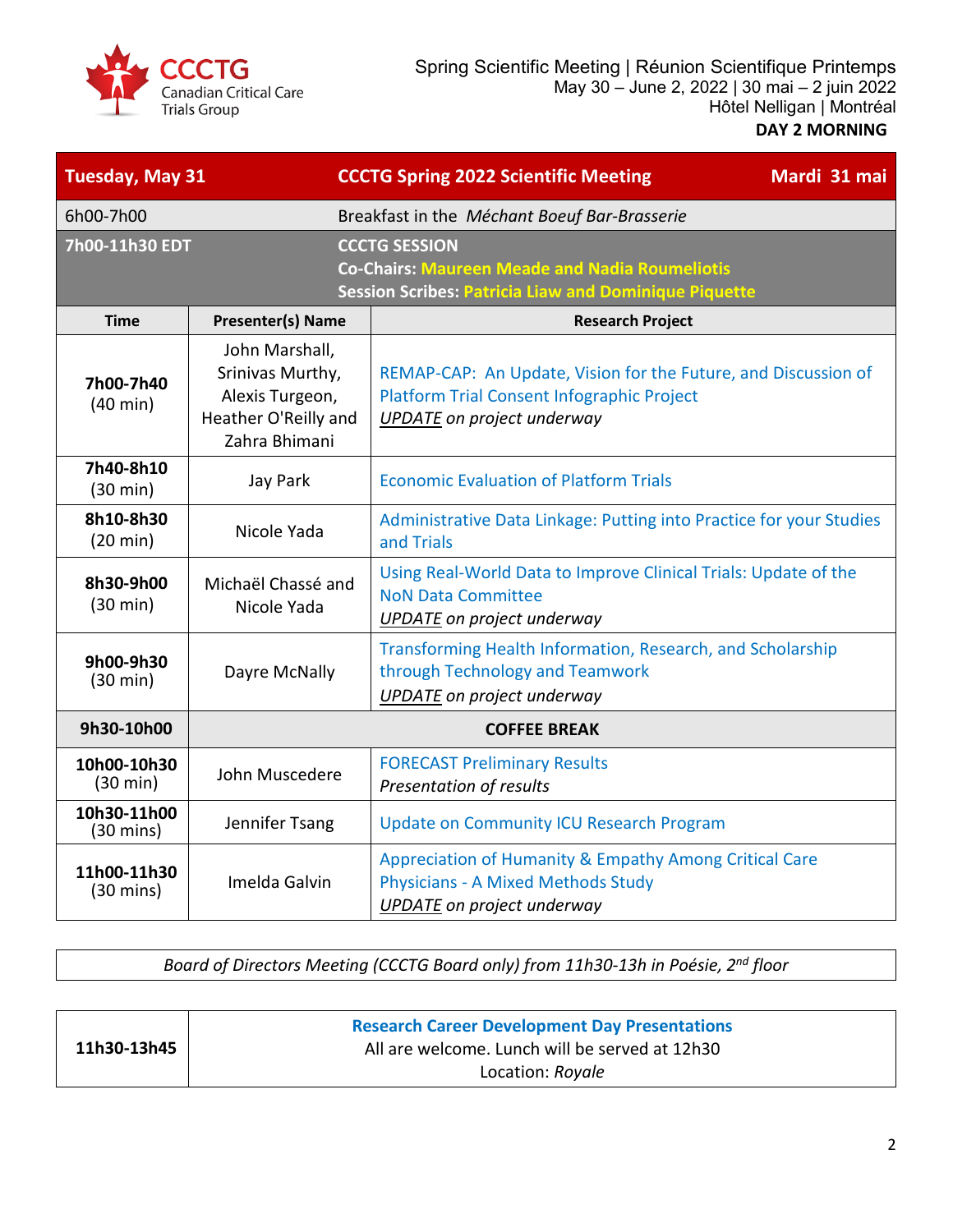

### **DAY 2 AFTERNOON**

| <b>Tuesday, May 31</b>            |                                            | <b>CCCTG Spring 2022 Scientific Meeting</b><br>Mardi 31 mai                                                                                                                             |
|-----------------------------------|--------------------------------------------|-----------------------------------------------------------------------------------------------------------------------------------------------------------------------------------------|
| 15h00-18h00 EDT                   |                                            | <b>CCCTG SESSION</b><br>Co-Chairs: Imelda Galvin and Lauralyn McIntyre<br><b>Session Scribes: William Beaubien-Souligny and Shane English</b>                                           |
| <b>Time</b>                       | <b>Presenter(s) Name</b>                   | <b>Research Project</b>                                                                                                                                                                 |
| 15h00-15h40<br>$(40 \text{ min})$ | Ryan Zarychanski and<br>Claudia dos Santos | Therapeutic Plasma Exchange in Septic Shock (Plexsis): A<br><b>Pilot Study</b><br><b>NEW PROJECT proposal presentation</b>                                                              |
| 15h40-16h00<br>$(20 \text{ min})$ | <b>Kusum Menon</b>                         | <b>SHIPSS - Stress Hydrocortisone in Pediatric Septic Shock</b><br>UPDATE on project underway                                                                                           |
| 16h00-16h30<br>$(30 \text{ min})$ | Laurie A. Lee                              | <b>Comfort Holding in Critically III Kids</b><br><b>UPDATE</b> on project underway                                                                                                      |
| 16h30-16h45                       | <b>AFTERNOON BREAK</b>                     |                                                                                                                                                                                         |
| 16h45-17h30<br>(45 min)           | Dayre McNally                              | Rapid Correction of Vitamin D Deficiency in Pediatric Critical<br>Illness: A Phase III Multicentre Randomized Controlled Trial<br>(VITdALIZE-KIDS)<br><b>UPDATE</b> on project underway |
| 17h30-18h00<br>$(30 \text{ min})$ | Margaret Herridge                          | The Canadian COVID-19 Prospective Cohort Study (CANCOV<br>and CANCOV2.0)<br><b>UPDATE</b> of project underway                                                                           |
| 18h30                             |                                            | Dinner together in Vieux-Montréal<br>Vieux-Port Steakhouse - Buy Tickets before May 27                                                                                                  |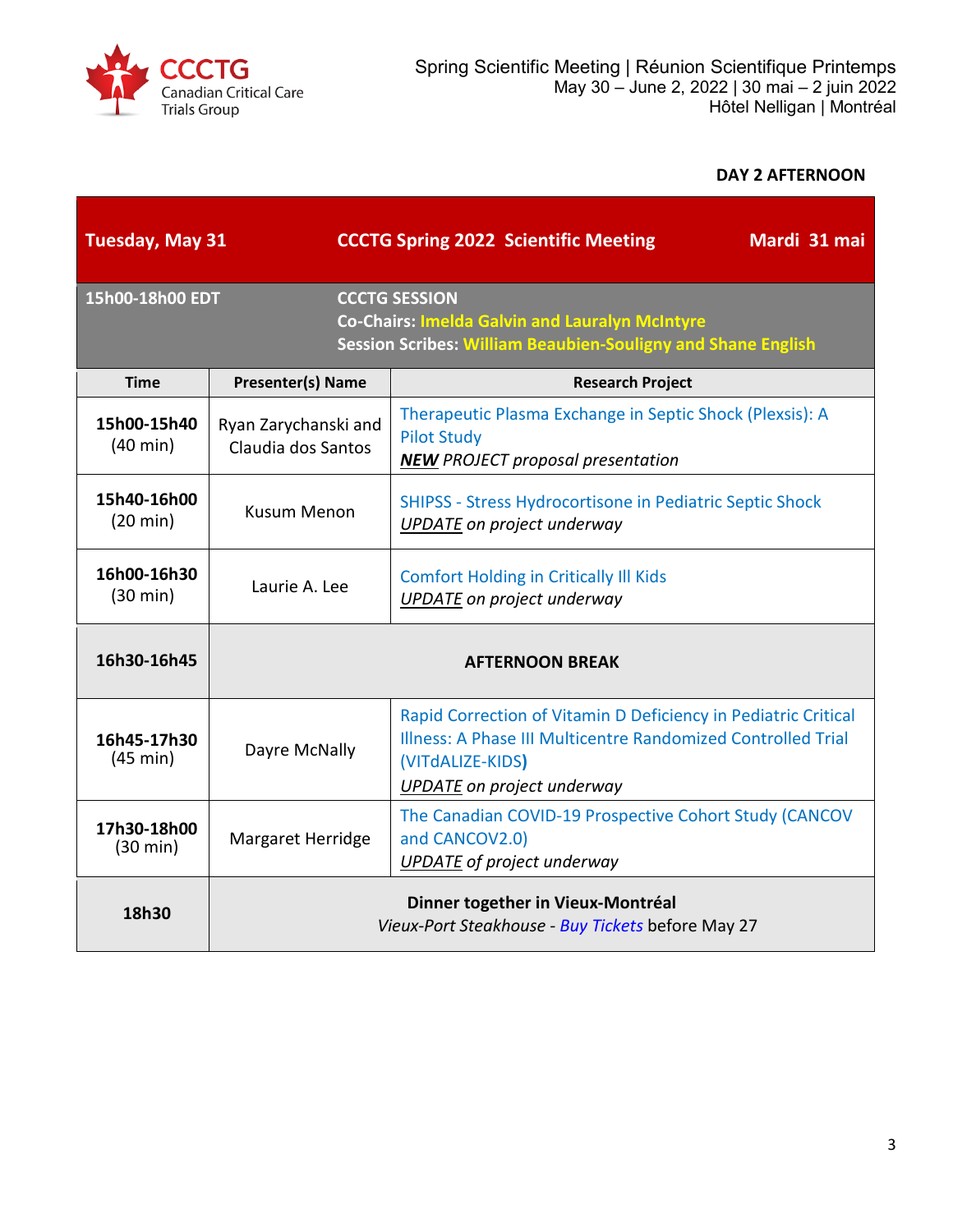

## **DAY 3 MORNING**

| <b>Wednesday, June 1</b>          |                                           | <b>CCCTG Spring 2022 Scientific Meeting</b><br>Mercredi 1 juin                                                                                                                        |
|-----------------------------------|-------------------------------------------|---------------------------------------------------------------------------------------------------------------------------------------------------------------------------------------|
| 6h00-7h00                         |                                           | Breakfast in the Méchant Boeuf Bar-Brasserie                                                                                                                                          |
| 7h00-11h30 EDT                    |                                           | <b>CCCTG SESSION</b><br><b>Co-Chairs: Deborah Cook and Laurie Lee</b><br><b>Session Scribes: Margaret Herridge and Bram Rochwerg</b>                                                  |
| <b>Time</b>                       | <b>Presenter(s) Name</b>                  | <b>Research Project</b>                                                                                                                                                               |
| 7h00-7h30<br>(30 min)             | Oleksa Rewa                               | Midodrine for the Early Liberation of Vasopressor Support in the<br><b>ICU (LIBERATE)</b><br><b>NEW</b> PROJECT proposal presentation                                                 |
| 7h30-8h00<br>$(30 \text{ min})$   | Kimia Honarmand<br>and Geeta Mehta        | Adjuvant Analgosedation in Mechanically Ventilated patients: A<br><b>Pilot Feasibility Randomized Controlled Trial</b><br><b>NEW PROJECT proposal presentation</b>                    |
| 8h00-8h30<br>$(30 \text{ mins})$  | <b>William Beaubien-</b><br>Souligny      | Proactive Prescription-Based Fluid Management vs Usual Care in<br>Critically III Patients on Kidney Replacement Therapy (Probe-<br>Fluid)<br><b>NEW PROJECT proposal presentation</b> |
| 8h30-9h00<br>$(30 \text{ mins})$  | Edward (Ted) Clark                        | ALbumin To Enhance Recovery from severe Acute Kidney Injury<br>(ALTER-AKI)<br><b>NEW PROJECT proposal presentation</b>                                                                |
| 9h00-9h15<br>(15 min)             | <b>Michael Goldfarb</b>                   | Measuring Family Engagement in Critical Care: The FAME Study<br><b>NEW</b> PROJECT proposal presentation                                                                              |
| 9h15-9h45                         | <b>COFFEE BREAK</b>                       |                                                                                                                                                                                       |
| 9h45-10h30<br>(45 min)            | Chris Parshuram and<br>Dominique Piquette | InCURS, HARM, IATROGENIC, and ISHARE<br><b>UPDATE</b> on project underway                                                                                                             |
| 10h30-11h00<br>$(30 \text{ min})$ | Nadia Roumeliotis                         | Kids Discharged from ICU Sent Home: The KIDS-DISH Program of<br>Research<br><b>NEW PROJECT proposal presentation</b>                                                                  |
| 11h00-11h30<br>$(30 \text{ min})$ | John Marshall                             | <b>The RADAR Pilot Trial</b><br><b>UPDATE</b> on project underway                                                                                                                     |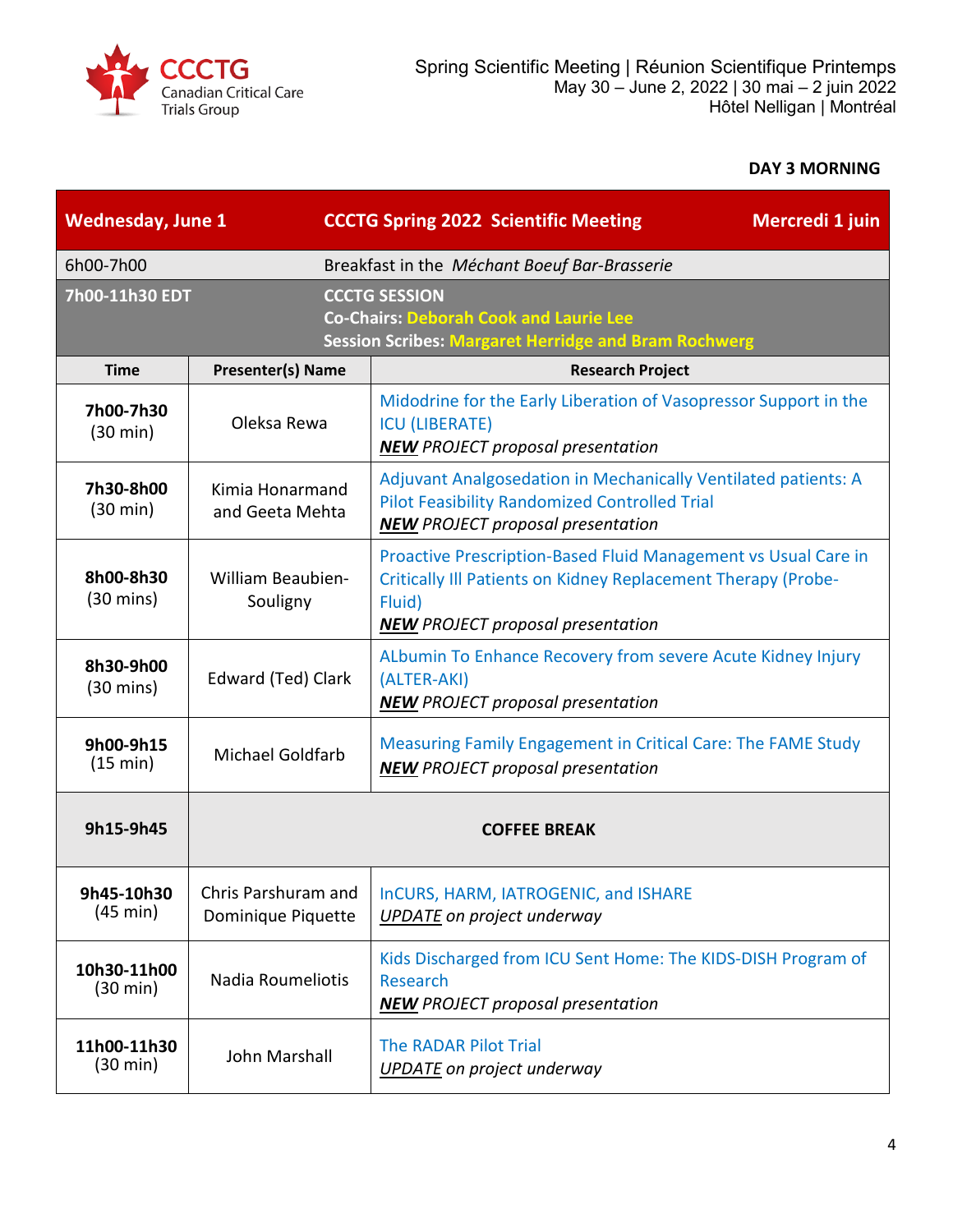

### **DAY 3 AFTERNOON**

| <b>Wednesday, June 1</b>          |                                                | <b>CCCTG Spring 2022 Scientific Meeting</b><br>Mercredi 1 juin                                                                                                                                                                                                                                                                                                                                                                                                                                                                                                                                                                      |
|-----------------------------------|------------------------------------------------|-------------------------------------------------------------------------------------------------------------------------------------------------------------------------------------------------------------------------------------------------------------------------------------------------------------------------------------------------------------------------------------------------------------------------------------------------------------------------------------------------------------------------------------------------------------------------------------------------------------------------------------|
| 15h00-16h30 EDT                   |                                                | <b>CCCTG SESSION</b><br>Co-Chairs: Gord Boyd and Kimia Honarmand<br>Session Scribes: Katie O'Hearn and Oleksa Rewa                                                                                                                                                                                                                                                                                                                                                                                                                                                                                                                  |
| <b>Time</b>                       | <b>Presenter(s) Name</b>                       | <b>Research Project</b>                                                                                                                                                                                                                                                                                                                                                                                                                                                                                                                                                                                                             |
| 15h00-15h30<br>$(30 \text{ min})$ | Patricia Fontela and<br><b>Srinivas Murthy</b> | Canadian Pediatric Intensive Care Consortium (CanPICC) /<br>Pediatric Outcomes Improvement through Coordination of<br>Research Networks (POPCORN) update<br><b>UPDATE</b> on project underway                                                                                                                                                                                                                                                                                                                                                                                                                                       |
| 15h30-16h00<br>(30 min)           | Deborah Cook                                   | <b>REVISE</b><br><b>UPDATE</b> on project underway                                                                                                                                                                                                                                                                                                                                                                                                                                                                                                                                                                                  |
| 16h00-16h30<br>(30 min)           | <b>Brief Updates Forum</b><br>(No slides)      | <b>Conall Francoeur</b><br>Pediatric Death Determination - Physiology & Beyond<br>Lauralyn McIntyre<br>FLUID: Crystalloid FLUID Choices for Resuscitation of Hospitalized<br><b>Patients: A Pragmatic Cluster Cross Over Trial</b><br>Atsushi Kawaguchi & Philippe Jouvet<br>LongVentKids Study<br>Shane English<br>The SAHaRA Trial and the SAH Outcomes Program<br><b>Bram Rochwerg</b><br><b>FISSH: Fluids in Septic Shock</b><br>Dayre McNally<br>Building a Citizen Critical Care Community - The IC4U partnership: A<br>Sustainable Community for Patient and Citizen Engagement in<br><b>Canadian Critical Care Research</b> |
| 16h30-16h45                       |                                                | <b>AFTERNOON BREAK</b>                                                                                                                                                                                                                                                                                                                                                                                                                                                                                                                                                                                                              |
| 16h45-18h00                       | <b>All</b>                                     | <b>CCCTG Annual General Meeting</b>                                                                                                                                                                                                                                                                                                                                                                                                                                                                                                                                                                                                 |